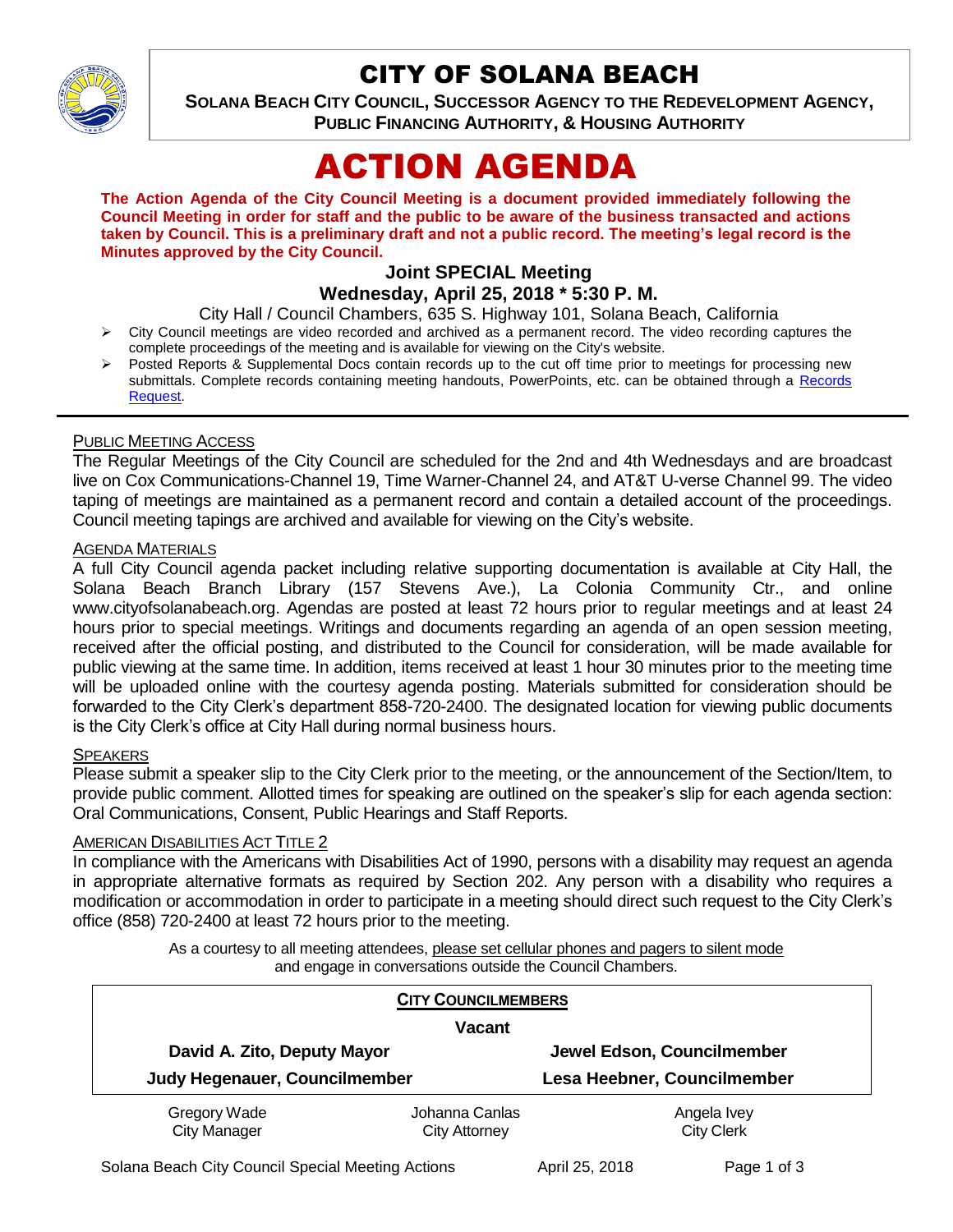#### SPEAKERS:

Please submit your speaker slip to the City Clerk prior to the meeting or the announcement of the Item. Allotted times for speaking are outlined on the speaker's slip for Oral Communications, Consent, Public Hearings and Staff Reports.

#### READING OF ORDINANCES AND RESOLUTIONS:

Pursuant to Solana Beach Municipal Code Section 2.04.460, at the time of introduction or adoption of an ordinance or adoption of a resolution, the same shall not be read in full unless after the reading of the title, further reading is requested by a member of the Council. If any Councilmember so requests, the ordinance or resolution shall be read in full. In the absence of such a request, this section shall constitute a waiver by the council of such reading.

#### **CALL TO ORDER AND ROLL CALL:**

#### **FLAG SALUTE:**

#### **APPROVAL OF AGENDA: COUNCIL ACTION: Approved 4/0**

#### **D. STAFF REPORTS**: (D.1.)

*Submit speaker slips to the City Clerk.*

**D.1. Consideration of the Council Applications for City Council Appointment.** (File 0410-85)

Recommendation: That the City Council

- 1. Consider applications, interview applicants if desired, and make an appointment.
- 2. Adopt **Resolution 2018-045** appointing a new Councilmember to complete the term of the vacant seat until December 2018.
- 3. Have the City Clerk administer the oath to the new appointee.
- Item D.1. Report (click here)

[D.1. Updated Report #1 \(4-25-18\)](https://solanabeach.govoffice3.com/vertical/Sites/%7B840804C2-F869-4904-9AE3-720581350CE7%7D/uploads/D.1._Staff_Report_Update_1.pdf)

[D.1. Supplemental Documents \(updated 4-25](https://solanabeach.govoffice3.com/vertical/Sites/%7B840804C2-F869-4904-9AE3-720581350CE7%7D/uploads/D.1._Supplemental_Docs_(updated_4-25_at_4pm).pdf) at 400pm)

*Posted Reports & Supplemental Docs contain records up to the cut off time, prior to the start of the meeting, for processing new submittals. The final official record containing handouts, PowerPoints, etc. can be obtained through a Records Request to the City Clerk's Office.* **COUNCIL ACTION: Approved 4/0 to appoint Peter Zahn.** 

#### **D.2. Consider appointment to the CSA17 Committee.** – added 4-24-18 5pm **COUNCIL ACTION: Approved 4/0 to appoint Peter Zahn.**

#### **ADJOURN:**